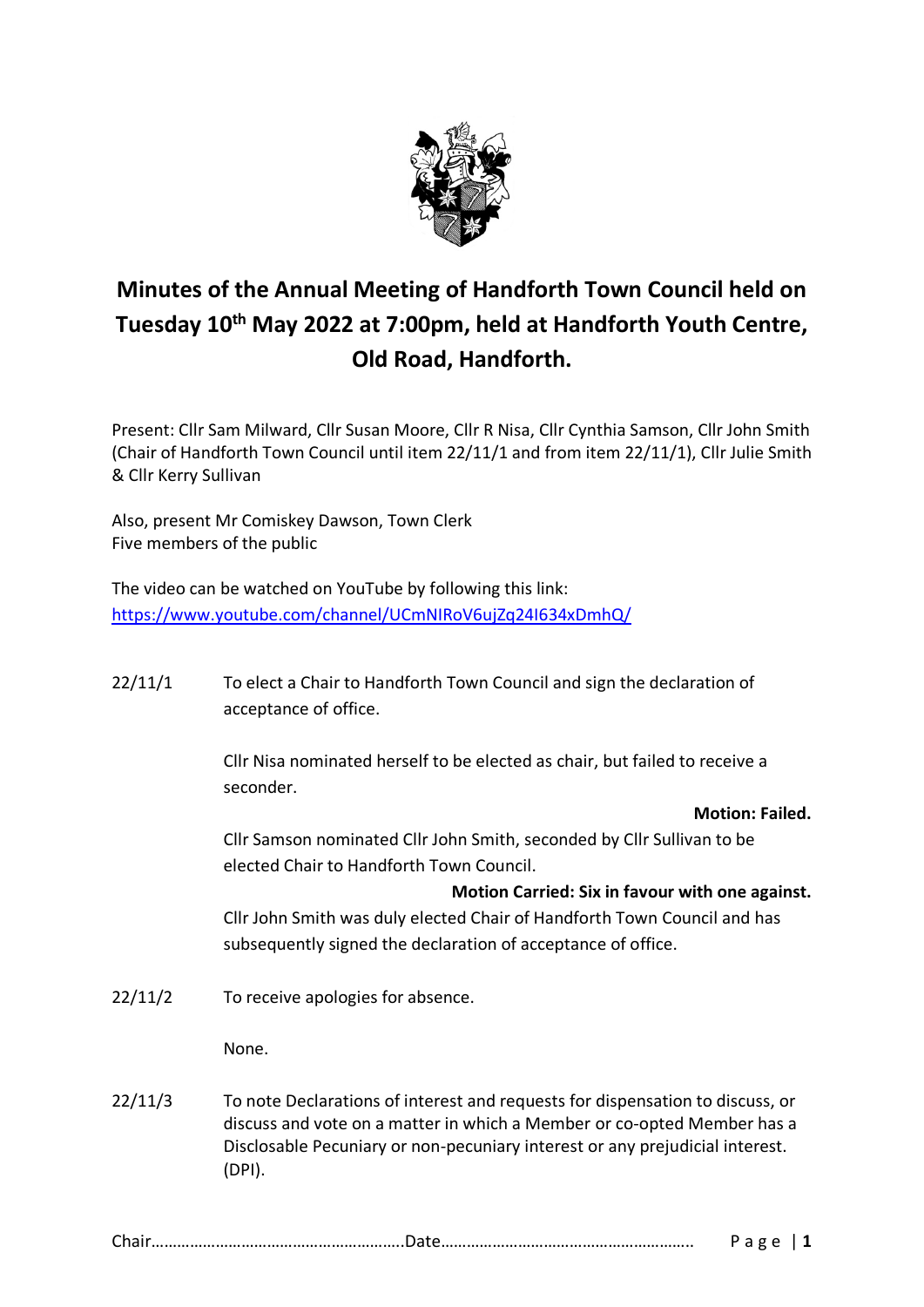None.

22/11/4 Open Forum- Comment and questions concerning items on this agenda may be put to the Council by the public during this period. Matters which, in the Chairman's view require debate and/or a discussion will be referred to the next Committee/Council meeting, as appropriate. Items not pertaining to the agenda may also be taken at this time at the Chairman's discretion. The Public Forum is restricted to 15 minutes and strictly 3 minutes per person, unless the Chairman allows otherwise.

> A resident enquired under item 22/11/6b whether members of the public would be invited onto working parties at this time. Cllr John Smith noted that the current selection was for councillors only.

22/11/5 To elect a vice chair to Handforth Town Council and sign the declaration of acceptance of office.

> Cllr John Smith nominated Cllr Moore, seconded by Cllr Julie Smith to be elected Vice-Chair to Handforth town Council.

## **Resolved: Unanimously.**

22/11/6 To elect members to the following committees, groups, and outside bodies:

a) Committees.

The Finance Committee – Members put forward: Cllr John Smith, Cllr Moore, Cllr Samson, Cllr Sullivan & Cllr Nisa.

The Planning Committee - Members put forward: Cllr John Smith, Cllr Moore, Cllr Sullivan, Cllr Milward & Cllr Nisa.

The Environment Committee - Members put forward: Cllr Moore, Cllr Samson, Cllr Milward & Cllr Nisa.

The Personnel Committee - Members put forward: Cllr Moore, Cllr Samson, Cllr Sullivan & Cllr Nisa.

The Council agreed unanimously without a vote to accept these committee make-ups.

#### **Resolved: Unanimously.**

b) Working Groups and lead councillors. The Devolution and Assets Transfer Working Group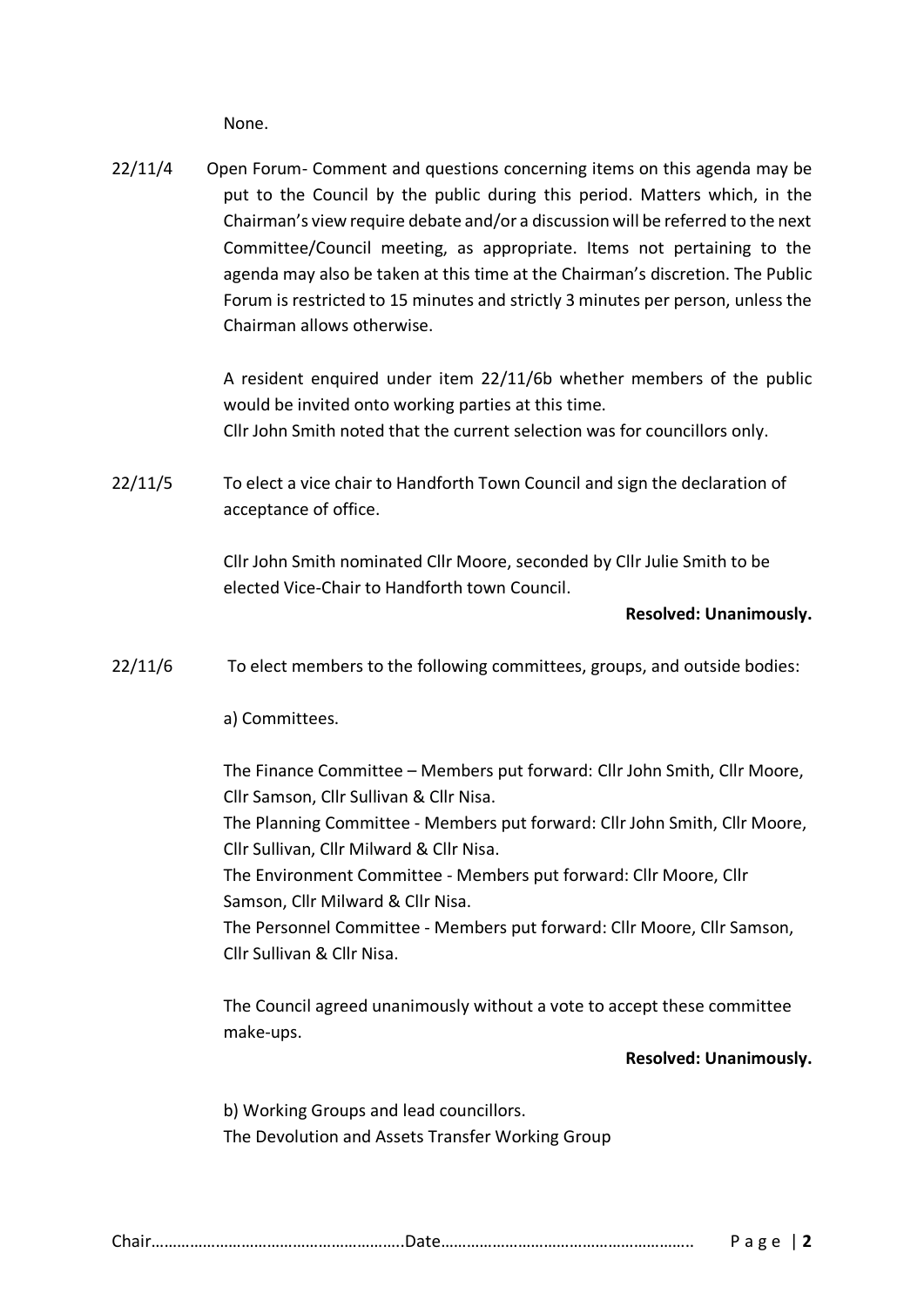Cllr Samson proposed, seconded by Cllr Sullivan that Cllrs John Smith & Cllr Moore and the Town Clerk would make up the Devolution and Assets Transfer Working Group.

## **Resolved: Unanimously**

Christmas event Working Group – Cllr John Smith, S Moore, C Samson, K Sullivan, S Milward & R Nisa.

HTC Grant Award Liaison – The Town Clerk

Manchester Airport Representative – None.

Police Liaison CE Youth Services Liaison Cllr John Smith proposed, seconded by Cllr Sullivan that Cllr Julie Smith be both Police and CE Youth Services Liaison.

# **Resolved: Unanimously.**

Friends of Handforth Station representative Cllr Nisa nominated herself as Friends of Handforth Station representative, but failed to receive a seconder.

# **Motion: Failed.**

Engine of the North Liaison Cllr Samson nominated Cllr John Smith as Friends of Handforth Station Representative and Engine of the North Liaison, seconded by Cllr Julie Smith. **Resolved: Unanimously.**

Lead Councillor – Highways and Parking Cllr John Smith nominated Cllr Julie Smith, seconded by Cllr Moore.

**Resolved: Unanimously.**

Lead Councillor – Parks and Open Spaces Cllr Julie Smith nominated Cllr Moore, seconded by Cllr John Smith.

# **Resolved: Unanimously.**

22/11/7 To confirm the Council's eligibility criteria to exercise the General Power of Competence. Two criteria must be met: two thirds of members are elected, and the Council has a CiLCA qualified clerk.

> The Councils eligibility criteria to exercise the General Power of Competence was agreed unanimously without a vote.

# **Resolved: Unanimously.**

22/11/8 To review the council's level of insurance provision.

|--|--|--|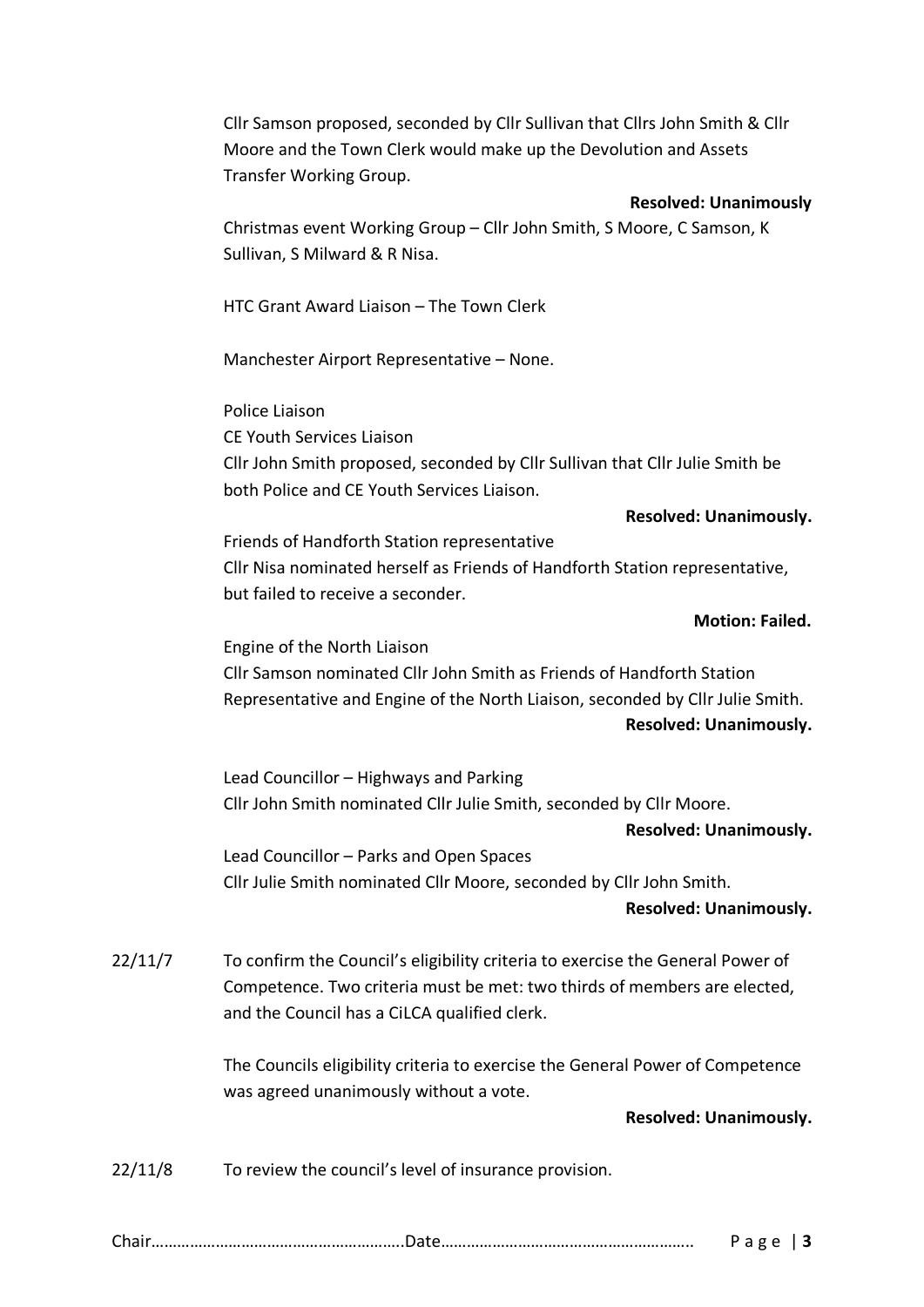Cllr Samson proposed, seconded by Cllr Sullivan to agree the council's current level of insurance provision.

# **Resolved: Unanimously.**

22/11/9 To review and agree the Town Council's 2022/23 Risk Assessment.

Cllr Samson proposed, seconded by Cllr Julie Smith to agree the Town Council's 2022/23 Risk Assessment.

# **Resolved: Unanimously.**

22/11/10 To receive the internal auditors interim report.

Cllr Samson proposed, seconded by Cllr John Smith to agree the internal auditors report for year ends 21/22.

## **Resolved: Unanimously.**

22/11/11 To confirm the arrangements regarding the appointment of internal auditor for 2022/23.

> Cllr Samson proposed that having used the same internal auditor since 2011 that the clerk investigate a suitable alternative supplier for internal audit for 22/23 via ChALC's advice, seconded by Julie Smith.

# **Resolved: Unanimously.**

22/11/12 Delegation of Powers: To approve the delegation of the Town Council's power in respect of planning matters to the Plans Committee of the Town Council and finance matters to the Finance Committee of the Town Council.

> Cllr John Smith proposed, seconded by Cllr Samson to approve the delegation of the Town Council's power in respect of planning matters to the Plans Committee of the Town Council and finance matters to the Finance Committee of the Town Council.

# **Resolved: Unanimously.**

22/11/13 To elect a Chair to the Council's Finance Committee.

Cllr Moore proposed Cllr Samson, seconded by Cllr Sullivan.

# **Resolved: Unanimously**

22/11/14 To elect Chair's to the Council's Planning Committee.

|--|--|